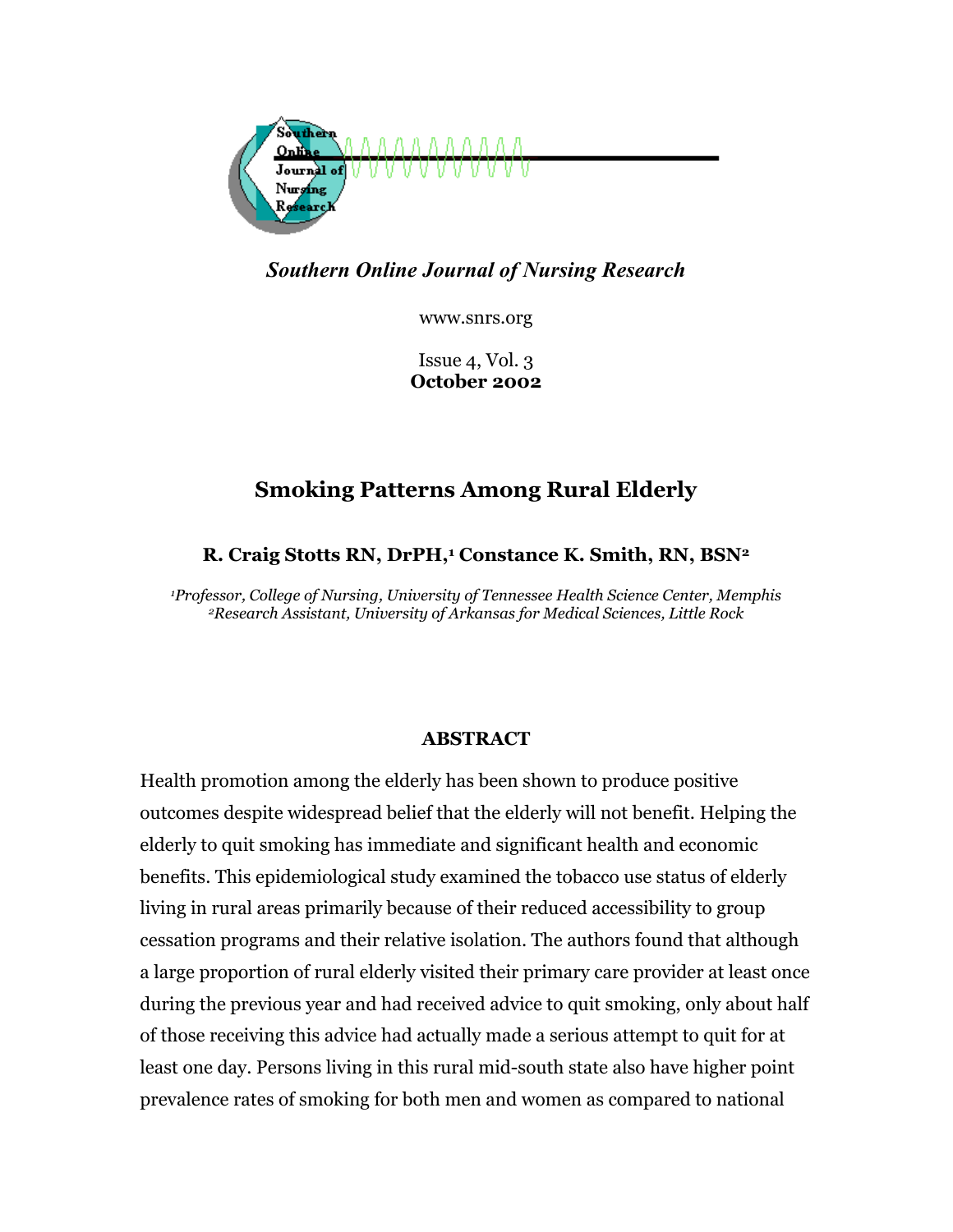data. Use of spit tobacco, cigars and pipes is also practiced on an occasional basis by some of the men in the sample. Future research should be focused on improving the cessation counseling methods used with the rural elderly tobacco user and on assisting them in their maintenance efforts.

#### *Keywords: smoking, aged, rural, tobacco, health promotion, smoking cessation*

#### **Introduction**

The elderly constitute about 12.4% of the U.S. population, a proportion that has changed little since 1990, although the absolute number of elderly has grown by 12%. This decade was the first time in U.S. history that the proportion of elderly did not increase, a reflection of the lower birth rate of the 1920s and 1930s. This trend will reverse when the baby boom generation begins turning 65 in 2011.**<sup>1</sup>** Although the proportion of elderly has not increased since 1965, the total number of elderly who smoke has gone up and will increase even more when the baby boomers hit retirement age.**2, 3** As some researchers have said, smoking is a geriatric health issue.**<sup>3</sup>**

Unfortunately, many elderly continue to smoke, even into their 70s and 80s, despite knowledge that it is damaging their health. Some elderly believe that quitting smoking will not improve their health which contravenes many research findings.**4** Quitting smoking after the age 65 improves cardiovascular functioning, reduces pulmonary infections, and reduces the risk of lung and oropharyngeal cancers,**4-8** hip fractures,**9** osteoporosis,**10, 11** and eye disease.**12-14**

Of the top 16 causes of death among the elderly, eight are caused by smoking.**15** Smoking in the elderly has also been associated with functional decline among those living in the community, thus serving as a risk factor for institutionalization.**16** Persons who continue smoking past 65 are twice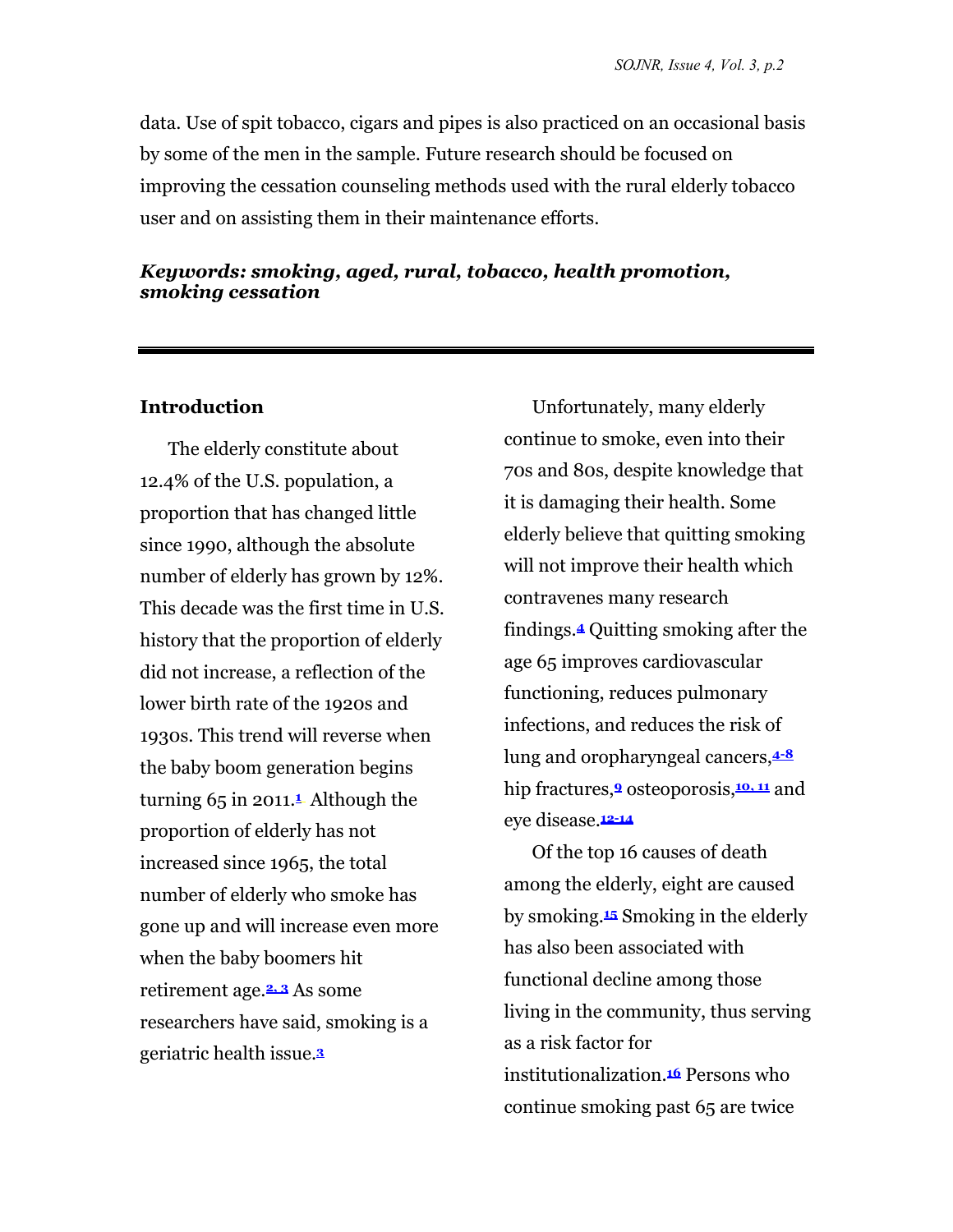as likely to die at every year of life than their non-smoking counterparts**17** and have increased risks of coronary heart disease, other cardiovascular disease, cancer,**18, 19** and emphysema.**20** Depression is also more frequent among elderly smokers than their non-smoking counterparts,**21** as is cognitive impairment.**22** The World Health Organization has declared tobacco use to be the single most important modifiable factor for the prevention of non-communicable diseases among the elderly.**<sup>23</sup>**

The elderly typically take several medications daily. Smoking can interfere with some of these drugs, causing lower serum levels than desired which in turn impairs the effectiveness of the drugs,**24** Drugs commonly taken by the elderly in which smoking is known to reduce serum levels include propanolol, antidepressants, phenothiazines, theophylline, and aminophylline.**25, <sup>26</sup>** Emergency use of lidocaine is also not as effective in smokers.**<sup>27</sup>**

The benefits of quitting smoking in the elderly are many. Risks of stroke and coronary heart disease begin dropping almost

immediately.**28-32** Pulmonary function also improves, albeit slower.**33-35** Patients who are classified "moderately ill" have improved survival rates after quitting smoking. The mechanism for these improvements appears to be improved pulmonary perfusion and increased blood circulation. Overall, quality of life improves significantly for elderly who quit smoking.**36** Life expectancy also increases; for men who quit smoking at age 65, their life expectancy increases 2.0 years and for women, 3.7 years.**<sup>37</sup>**

Seniors who live in rural areas are at a disadvantage to their urban or suburban counterparts regarding smoking cessation. Group therapy, as offered by the volunteer health associations, or intensive behavioral therapy, is often only available in cities and often at night. The elderly have difficulty traveling long distances over country roads and into cities they may not be familiar with; nighttime travel is even more problematic due to visual difficulties. Of all rural residents the elderly are the most isolated because of their difficulty with driving, especially in unfamiliar areas, reduced reaction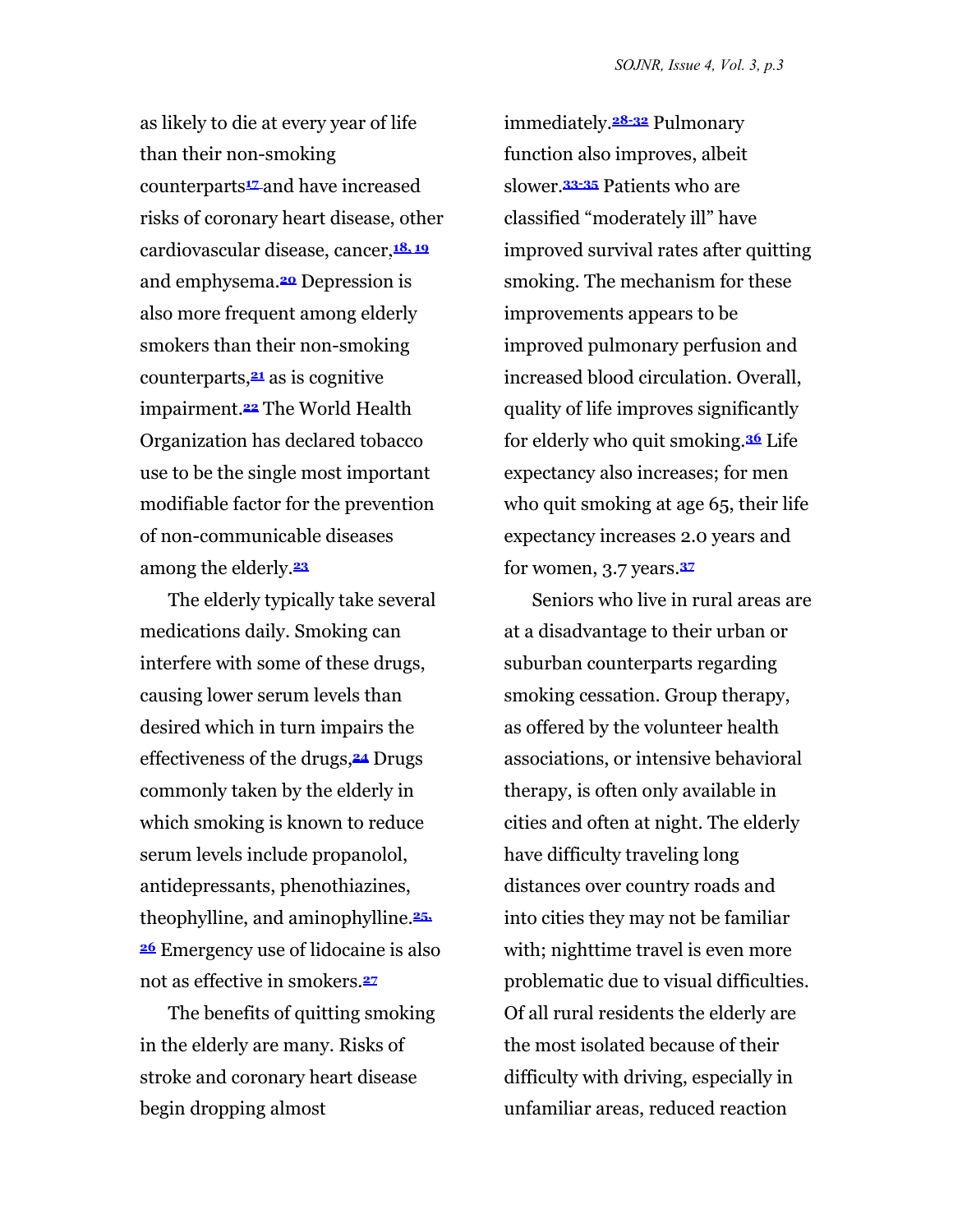times, and reduced vision.**38, 39** Despite difficulties in travel, however, elderly persons seek medical care to treat symptoms. Yet, the medical office remains a relatively untapped potential for smoking cessation programs.

Due to the rate and frequency of morbidity increasing with age, the elderly in general have more office visits to their primary care providers (PCP). Among smokers, older smokers are more likely to visit their PCP's office than younger smokers (84% vs. 69% in 1992).**40** These visits are "teachable moments" that are often not fully utilized.**41** Among Medicare patients, it has been found that 25,000 smokers per year could be encouraged to quit if 90% of them were advised to quit by their PCP.**<sup>42</sup>**

Many health care providers believe that they should not counsel their patients about quitting smoking because they do not have the large amount of time it takes to counsel, the patient does not want to hear about quitting smoking, and the provider does not feel qualified to do the counseling. All of these concerns have been found to be baseless, according to the most recent Clinical

Practice Guideline, "Treating Tobacco Use and Dependence."**<sup>43</sup>** According to this Guideline, minimal interventions, in the range of 3-5 minutes, have been found to be effective. Another finding was that the majority of smoking patients state that they would like to hear from their PCP about their need to quit and how to quit. Finally, the 5 As program is a very simple program that any PCP can use easily and effectively. The national panel that developed the Guideline conducted meta-analyses and found that it is clear that all PCPs should advise their patients to quit smoking, with an "A" level strength of evidence. This meta-analysis found that physicians can achieve an abstinence rate of 19.9% while other clinicians (including nurses) can achieve abstinence rates of 15.8%, with only the use of minimal interventions. More intensive interventions can yield even higher abstinence rates.

 Helping the elderly to quit smoking is a responsibility for health care professionals and it is a service that elderly patients desire.**44** There are not many cessation programs or materials designed with the elderly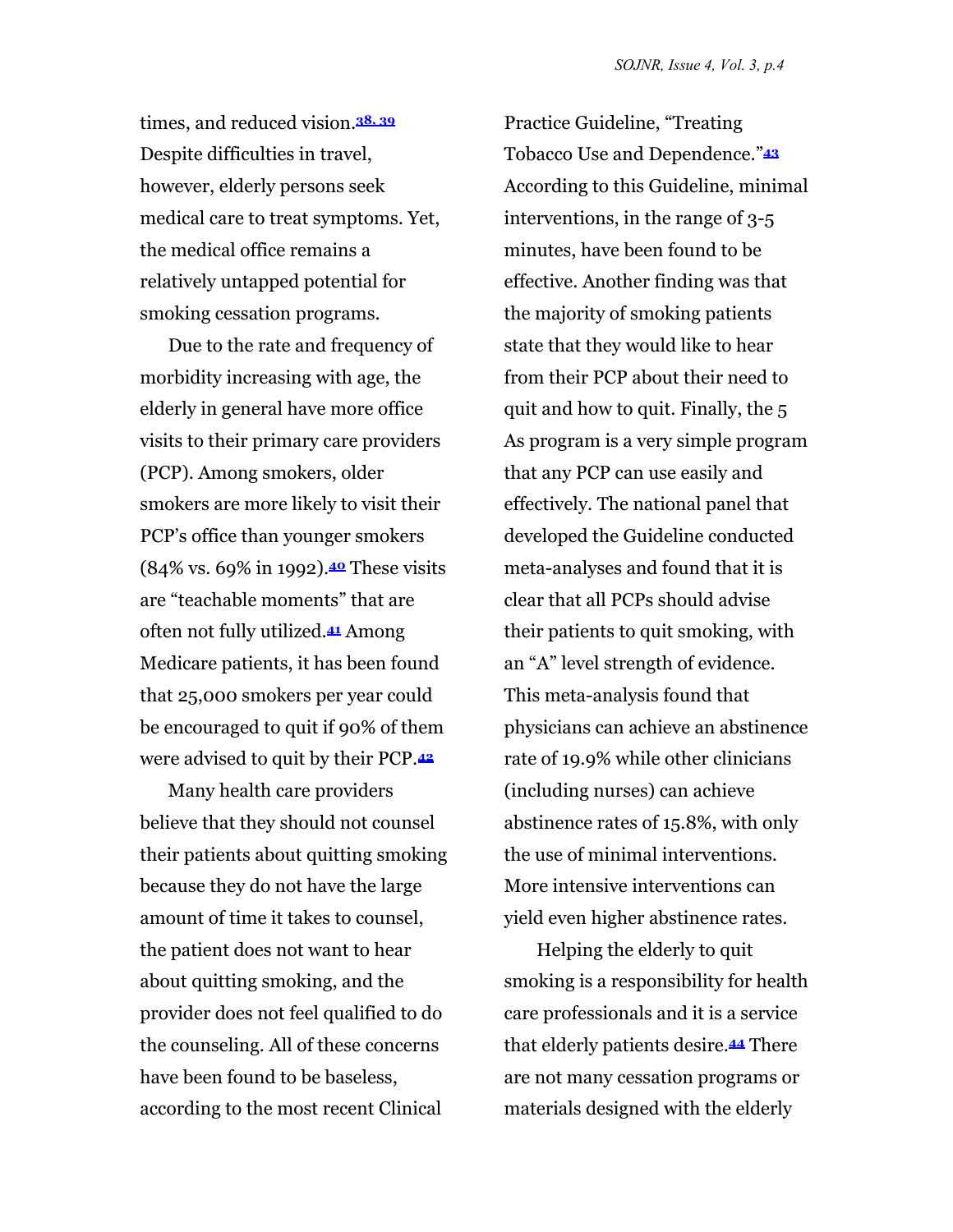in mind. Most health care professionals have not received any significant training in smoking cessation counseling in general, much less geared toward the elderly.

No recent studies have focused on the problem of smoking among rural elderly. The conceptual basis for this study is based on the meta-analysis performed by the Clinical Practice Guideline Task Force on Treating Tobacco Use and Dependence. This document establishes the need to conduct more research on finding effective methods to motivate older smokers to make a quit attempt.**<sup>43</sup>** This meta-analysis presented the previous studies that helped determine the questions used in the present survey

The purpose of this study was to examine the smoking patterns of rural elderly with a particular emphasis on their quit attempts. The frequency and type of tobacco use will also be described.

#### **Methods**

This study used a populationbased, stratified random sample of all rural areas of Arkansas. This state

is near the median in total population (33rd)**45** and is fairly typical of many other states in its percentage of elderly (14% vs. 12.4% nationally),**1** but its smoking rate among adults is among the highest (11th).**46** Of 75 counties, nine are part of a Standard Metropolitan Statistical Area, leaving 66 counties designated rural. In order to obtain a sample size sufficient to be representative of the rural areas of the state and analyze the data by the most important variables, we sampled a proportionate number of elderly from each of these 66 rural counties to provide an overall sample of 311. Each subject represents 695.6 elderly residents; this figure was used in the weighting of all analyses.

Names in each county were randomly selected from the phone exchanges assigned to that county. From a list of telephone subscribers in that county, each *n*th name was chosen based on the total number of subjects to be obtained in that county divided by the total number of phone subscribers. Approximately 88% of Arkansans have telephone service; no further data by age is available.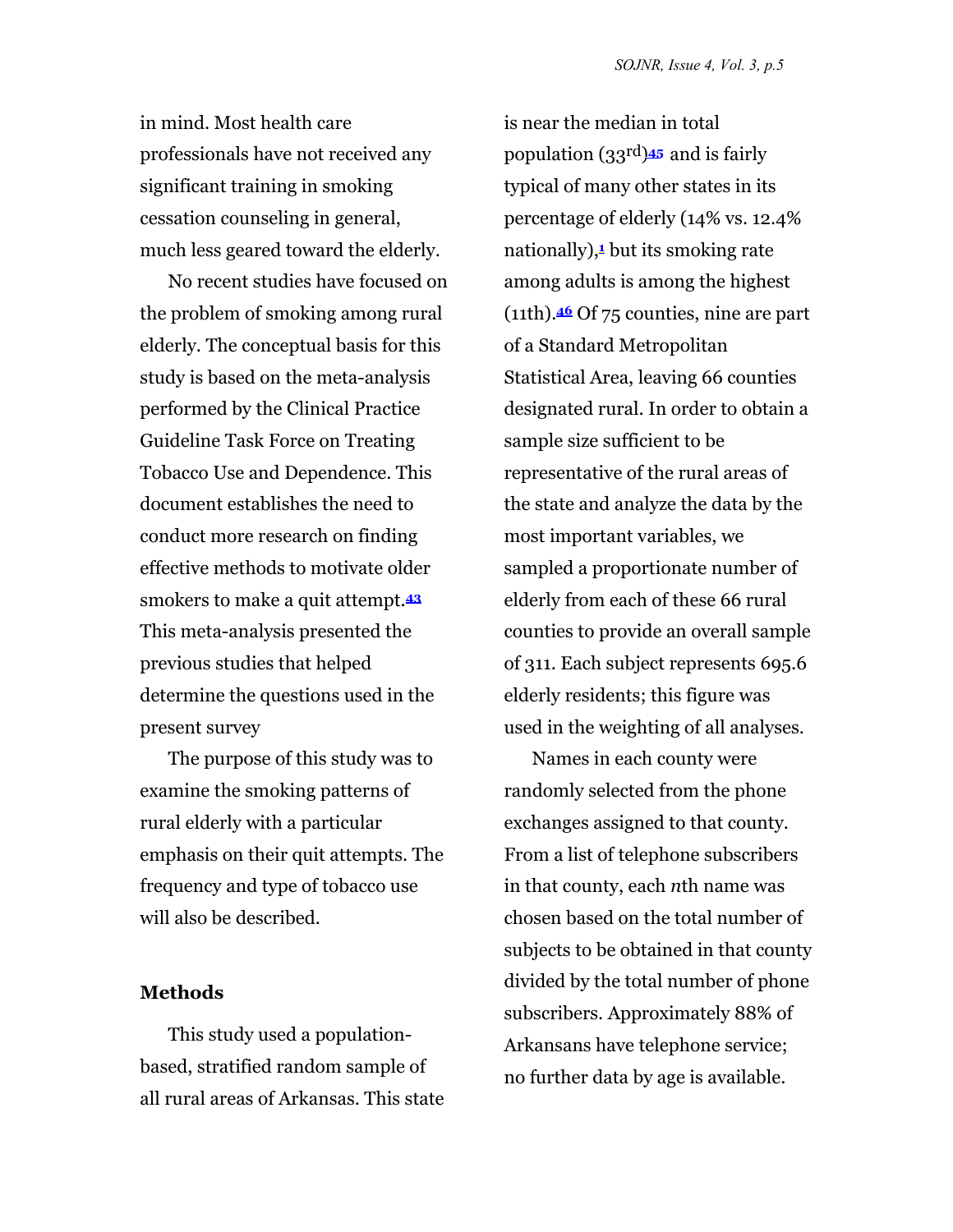When a person answered the phone, they were asked whether an individual aged 65 or older lived in the home. If they responded affirmatively, the surveyor asked to speak to that person. If more than one elderly person resided there, the surveyor asked to speak to the one who was available for an interview. The surveyor then explained to that individual the intent of the phone call, following a script approved by the Investigational Review Board.

Subjects were asked about their demographic data and about various behaviors and attitudes toward smoking cessation. The following figure lists the questions pertinent to smoking behavior and their interaction with health care professionals (skip patterns were used but are not shown here). These questions were taken from the National Health Interview Survey.**<sup>47</sup>**

Figure 1. Questions Used in the Telephone Survey

- Have you smoked at least 100 cigarettes in your entire life?
- Do you now smoke cigarettes?
- During the past 12 months, have you quit smoking for one day or longer?
- In the past 12 months, have you seen a doctor, nurse, or other health professional to get any kind of care for yourself?
- In the past 12 months, has a doctor, nurse, or other health professional advised you to quit smoking?

## **Results**

Of the 329 households contacted in which at least one elderly person

lived, 18 refused to participate in the survey, yielding a final sample of 311 and a response rate of 94.5%. The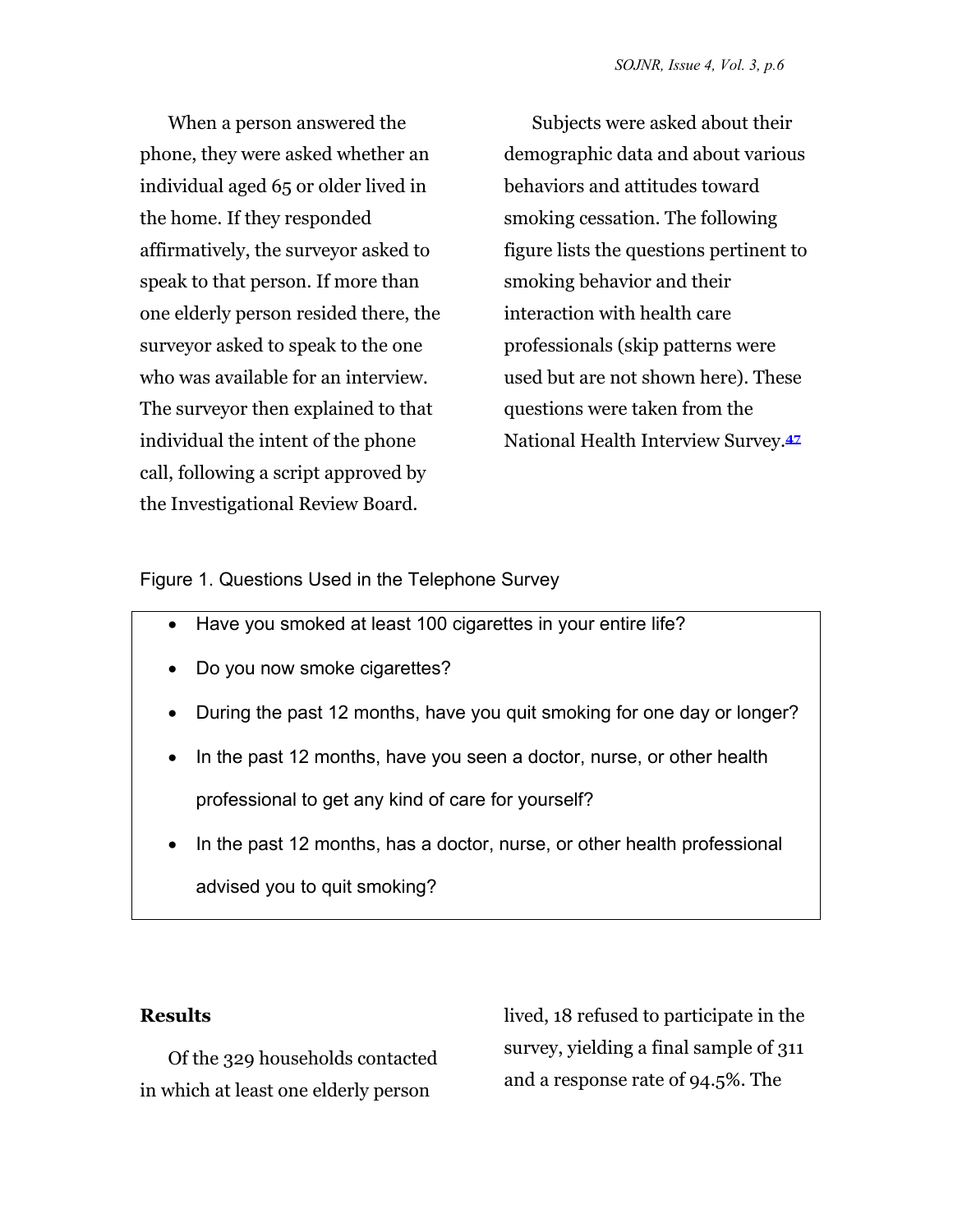age range of the sample was 65-93 with a mean of 72.9. Females outnumbered males in most of the age cohorts. The following table shows the sample broken down by age cohort and percentage female.

Table 1. Age and gender distribution of sample

| Age           |     | $%$ of | %             |
|---------------|-----|--------|---------------|
| <b>Cohort</b> | N   | total  | <b>Female</b> |
| 65-69         | 125 | 40.2   | 52.0          |
| 70-79         | 112 | 36.0   | 50.0          |
| 80-89         | 67  | 21.5   | 67.2          |
| 90-93         | 7   | 2.3    | 85.7          |
| Total         | 311 | 100.0  | 55.3          |

The ethnic distribution was skewed towards white respondents with 92.6% white, 6.1% African American, 1.0% Asian American, and 0.3% Native American. No Hispanics were surveyed. The small sample sizes in the non-white groups prevented data analysis by ethnicity. Statewide data of the elderly population indicate the state's elderly population is 88.3% white,

9.8% African American, 0.3% Asian American, 0.3% Native American, and 0.6% Hispanic, which approximates our study sample.

Among the current smokers (daily or some days), the data are shown for age cohorts. The majority of the study sample are younger, with almost half under the age of 70.

Table 2. Age distribution of smokers in study (*n*=43, Weighted *n*=216,322)

| Group | <b>Smokers</b> |  |
|-------|----------------|--|
| 65-69 | 46.5           |  |
| 70-79 | 34.9           |  |
| 80-89 | 18.6           |  |
| 90-93 | O              |  |
| Total | 100.0          |  |

The prevalence of smoking among rural elderly in this study is comparable to national figures. Table 3 indicates smoking history of this sample. Except for women aged 65- 74, rural elderly have higher rates of smoking than their counterparts in other parts of the state and nation.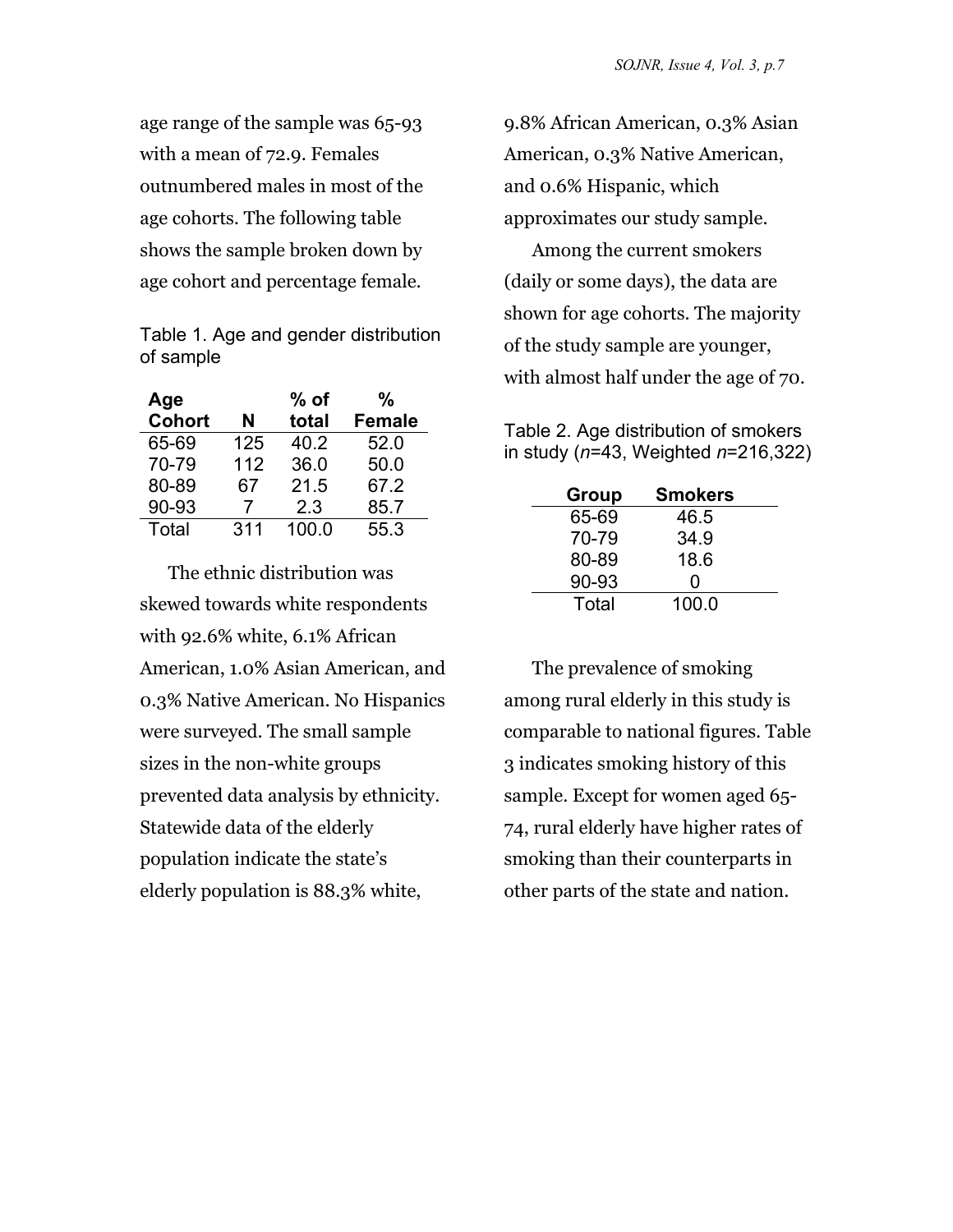Table 3. Point Prevalence of Current Smoking Among Elderly in Study Sample Compared to Total State Data and National Data (95% Confidence Interval)

|                                               | Men                  |                  | Women             |                   | Total              |                  |
|-----------------------------------------------|----------------------|------------------|-------------------|-------------------|--------------------|------------------|
| <b>Area</b>                                   | 65-74 vrs            | $75+vrs$         | 65-74 yrs         | $75+$ yrs         | 65-74 vrs          | $75+$ yrs        |
| Arkansas<br>Rural<br>$E$ Iderly $\frac{1}{3}$ | $23.2 \ (\pm 0.7)$   | 14.0 $(\pm 1.1)$ | $8.5 \ (\pm 0.7)$ | $9.2 \ (\pm 0.9)$ | $15.4 \ (\pm 0.5)$ | 11.1 $(\pm 0.7)$ |
| Arkansas <sup>£</sup>                         | $15.6$ ( $\pm 4.8$ ) | $N/A^*$          | 14.7 $(\pm 3.4)$  | $7.7 (\pm 3.0)$   | $15.1 (\pm 2.8)$   | $7.8 (\pm 2.6)$  |
| National<br>(medians) $E$                     | 13.9                 | 8.0              | 12.9              | 6.3               | 13.3               | 6.8              |

§ Weighted data.

 $E$ Compiled from the BRFSS 1995-97. 95% Confidence Intervals not provided for the national medians.**<sup>48</sup>**

¥ Sampling error was excessive.

Table 4. Smoking Status of Rural Elderly (Point Prevalence and 95% Confidence Interval)

| <b>Smoking</b><br><b>Status</b> | Men                | Women                | <b>Total</b>         |
|---------------------------------|--------------------|----------------------|----------------------|
| Daily                           | $19.5 \ (\pm 0.6)$ | $7.6 (\pm 0.5)$      | $12.9$ ( $\pm 0.4$ ) |
| Some days                       | $0.7 (\pm 0.6)$    | $1.2 (\pm 3.4)$      | $1.0$ ( $\pm 0.4$ )  |
| Former                          | 54.3 $(\pm 0.4)$   | $25.0$ ( $\pm 0.5$ ) | 37.9 $(\pm 0.3)$     |
| Never                           | $25.4 \ (\pm 0.5)$ | 66.3 $(\pm 0.3)$     | 48.2 $(\pm 0.3)$     |

Table 4 illustrates the current smoking status of the participants in this study. Elderly men are more than twice as likely to be daily smokers as women. Men are also twice as likely to be former smokers, while women are more than twice as likely to have never smoked regularly.

Only  $35.7\%$  ( $\pm 1.6$ ) of women and  $28.6\%$  ( $\pm$ 1.2) of men reported having tried to quit for at least one day

during the previous year, although 69.2% ( $\pm$ 1.1) of women and 62.5%  $(\pm 0.8)$  of men reported that their PCP had advised them to do so. Of all current smokers,  $66.7\%$  ( $\pm$ 1.1) of women and  $53.6\%$  (±0.7) of men report having seen their PCP during the previous 12 months.

For other forms of tobacco, spit tobacco use was somewhat prevalent among males. Approximately 7.2% reported daily use while 6.5%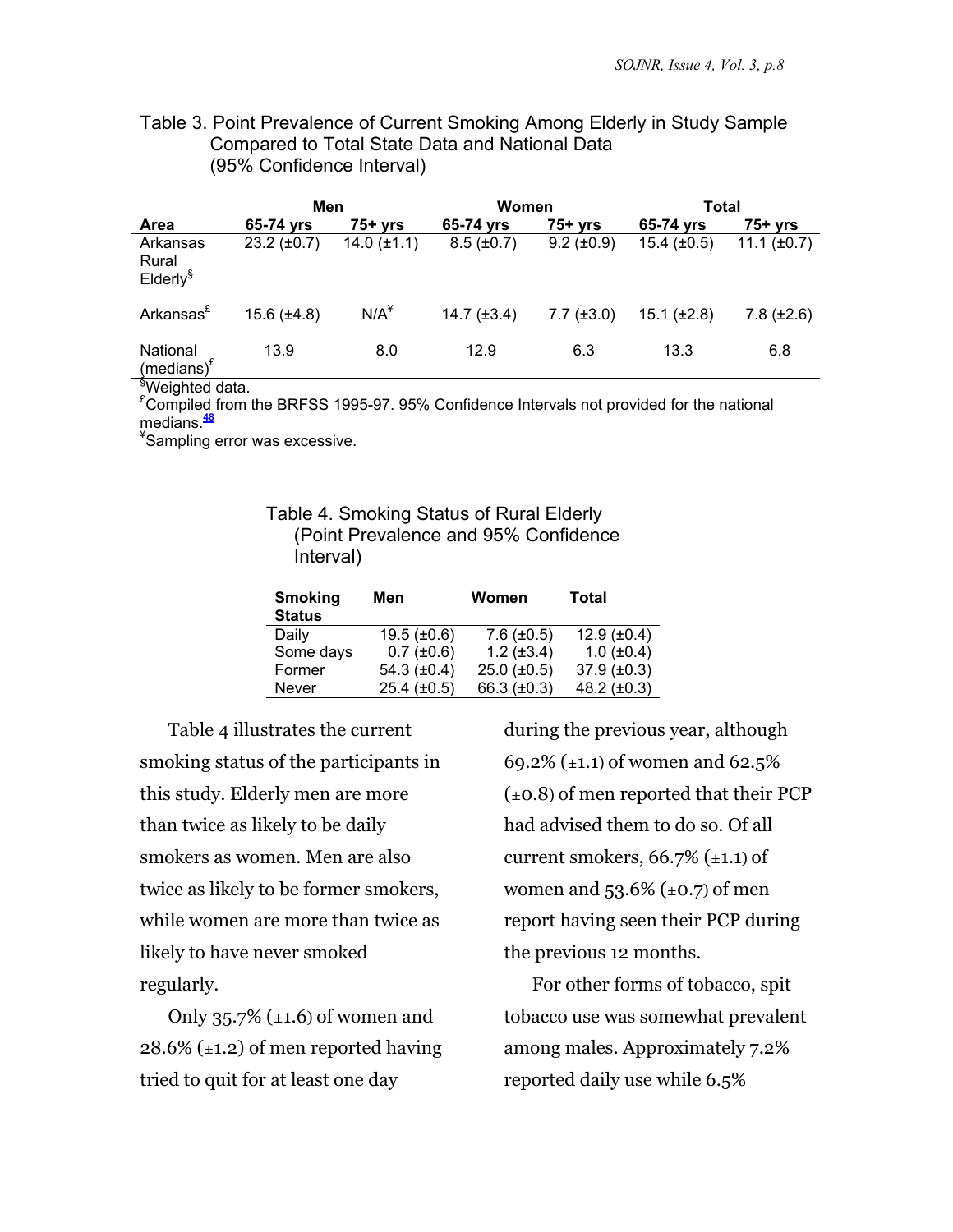reported occasional use. Among women, only 0.6% reported daily use and 2.3% reported occasional use. Occasional pipe tobacco use was claimed by 18.1% of males but none claimed daily use; no females reported any use of pipes. No respondents reported smoking cigars daily and no females reported any cigar use; 23.2% of males reported smoking a cigar occasionally.

Limitations of this study include a lack of data from rural elderly who do not own phones. However, most elderly who live alone are more likely to have phones due to their need to communicate with family and friends for assistance. Another limitation was the non-inclusion of Hispanic elderly. This was due to the very small proportion of Hispanic residents in Arkansas (<1%); those Hispanics who do live in the state tend to be young adults who have recently migrated to the state to seek employment.

#### **Conclusions**

Smoking among rural elderly, especially in this mid-south state, is higher than expected from the

national data of all elderly. Even among the very old (75+) smoking rates continue to be high, despite the prevalence of multiple chronic health problems in this population.

Although the literature shows that rural elderly are relatively isolated, they do visit their physician and nurse practitioner's offices. In other studies, approximately 84% of older smokers report that they visited their MD/NP office within the previous year, but this rate was somewhat lower in the present study. The primary care office visit is a prime opportunity for the elderly smoker to receive counseling about smoking cessation, although this study showed that less than half of those receiving advice to quit had actually attempted to quit for at least a day. Although the temporal relationships between counseling and attempts to quit have not been established by these data, the strong statistical correlation between these two variables would tend to indicate that such a relationship might exist.

Other channels of education have been attempted with some success in the elderly. Rimer and Orleans tested the use of a smoking cessation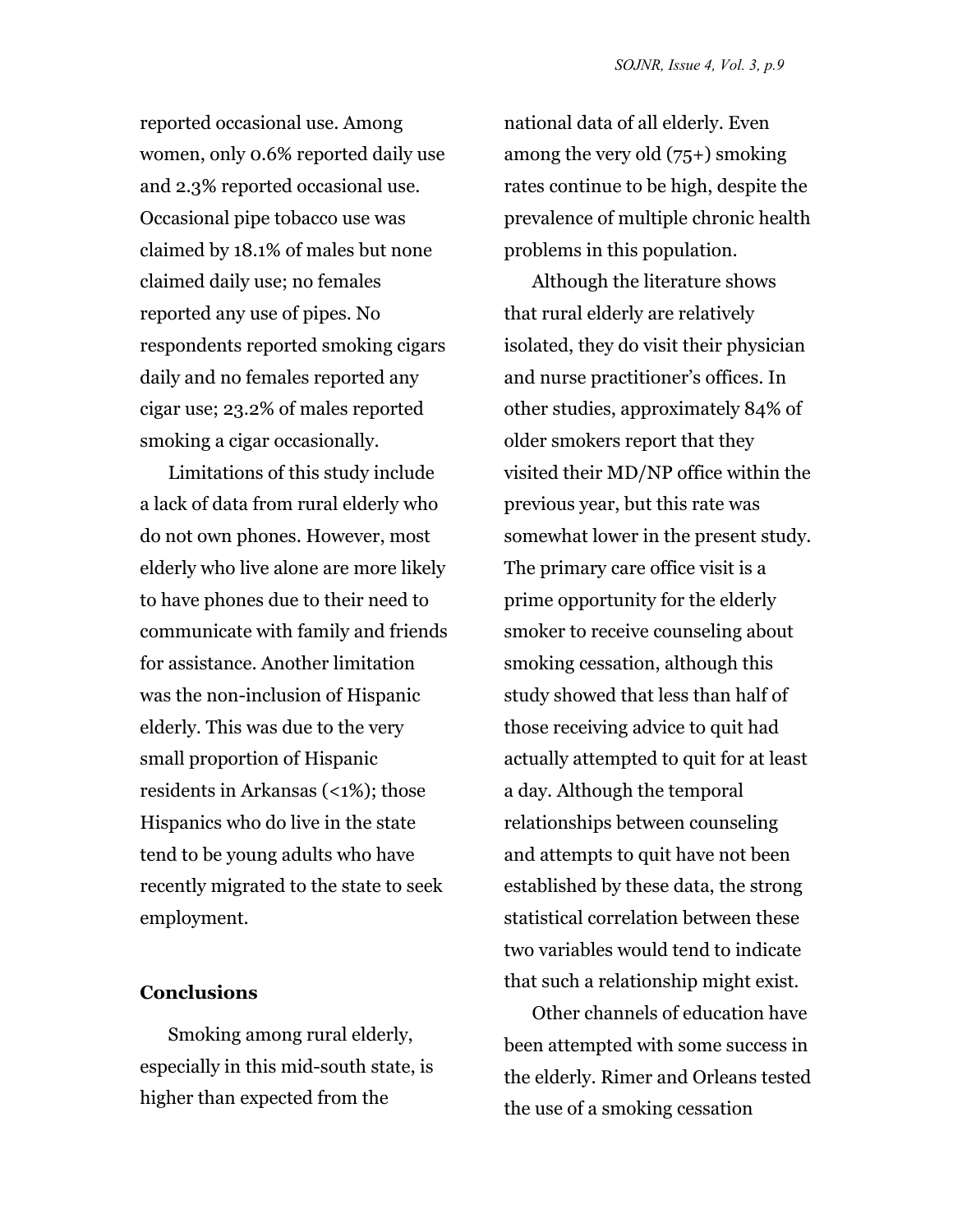brochure designed specifically for the elderly. In the three arms of the study, the control group received a brochure not specifically designed for the elderly, while the other two groups received the senior-focused brochure and either one or two follow-up phone counselings. The groups receiving the senior-focused brochure had higher quit rates than the control group but even that figure was only 20% at 12 months, compared to 15% for the generic brochure.**49** This study showed the effectiveness of a low-cost intervention and one that could be used among rural elderly; however, the quit rates are still very low.

Regardless of the fact that primary prevention of smoking among youth will yield the most

substantial returns in the future, more immediate cost savings will be found among older adults who quit smoking.**31** Notwithstanding the age of the patient, nurses and other health care professionals should inquire about tobacco use status (including other forms of tobacco) and, if the patient is a user, follow the clinical practice guidelines**43** for helping the tobacco user to quit.**<sup>50</sup>**

More research needs to be done on optimizing the effectiveness of office-based tobacco counseling of the elderly user and on maintenance strategies. How to improve the effectiveness of follow-up phone counselings and mailed educational and motivational materials should be carefully evaluated in this high-risk population.

#### **References**

- 1. U.S. Census Bureau. (2002). *The 65 Years and Over Population: 2000*, Retrieved: July 30, 2002, <http://www.census.gov/prod/2001pubs/c2kbr01-10.pdf>
- 2. Husten, C.G., Shelton, D.M., Chrismon, J.H., et al. (1997). Cigarette smoking and smoking cessation among older adults: United States, 1965- 94*. Tobacco Control*, *6*(3):175-80.
- 3. Ossip-Klein, D.J., Pearson, T.A., McIntosh, S., et al. (1999). Smoking is a geriatric health issue (letter)*. Nicotine & Tobacco Research*, *1*:299-300.
- 4. Tessier, J.F., Nejjari, C., Letenneur, L., et al. (2000). Smoking and eightyear mortality in an elderly cohort*. International Journal of Tuberculosis & Lung Disease*, *4*(8):698-704.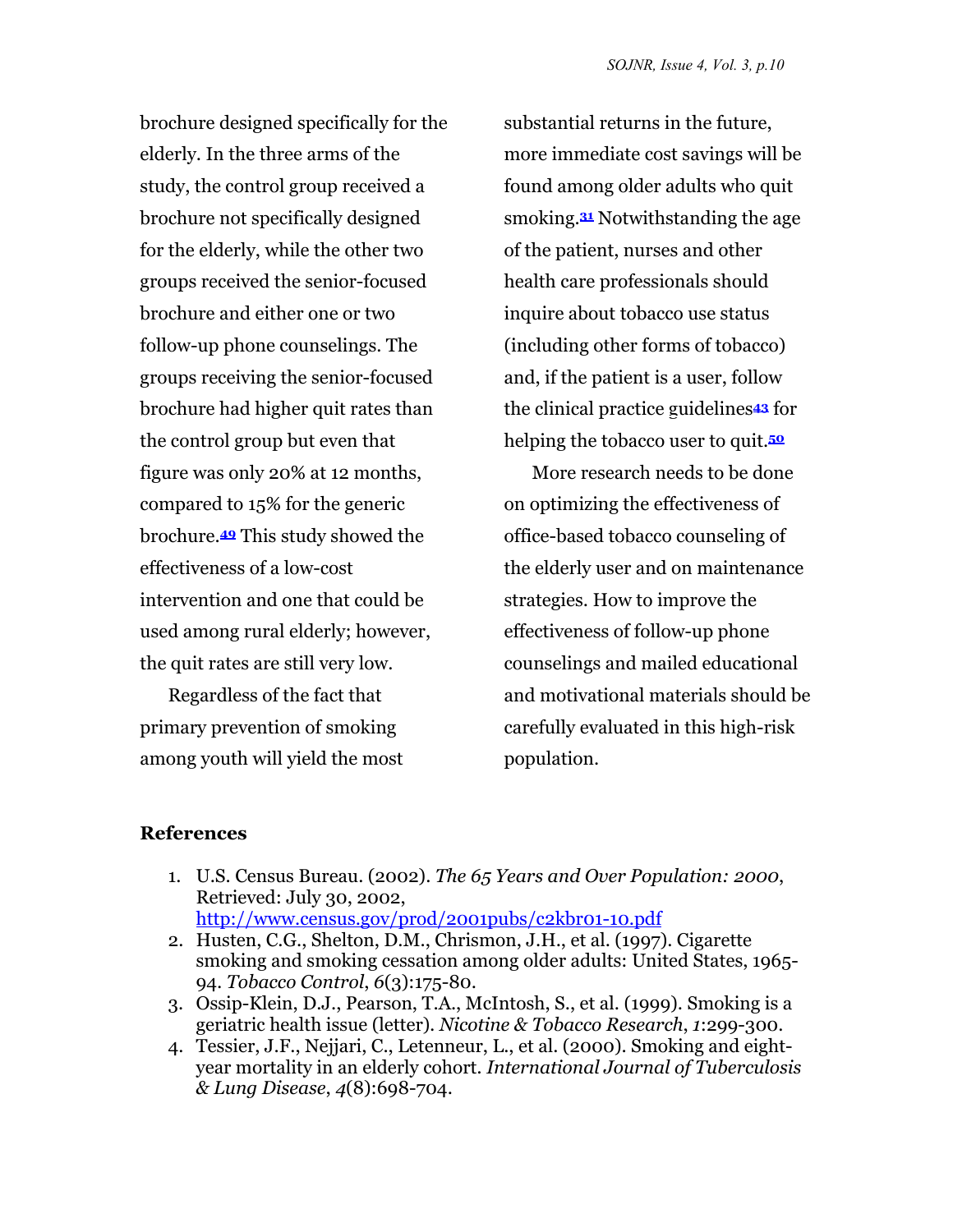- 5. US Department of Health and Human Services. (1984). The health consequences of smoking: cardiovascular disease. A report of the Surgeon General. US Department of Health and Human Services, Public Health Service, Office on Smoking and Health: Rockville, MD.
- 6. Burr, M.L., Phillips, K.M., and Hurst, D.N. (1985). Lung function in the elderly*. Thorax*, *40*(1):54-9.
- 7. Burman, L.A., Norrby, R., and Trollfors, B. (1985). Invasive pneumococcal infections: incidence, predisposing factors, and prognosis*. Reviews of Infectious Diseases*, *7*(2):133-42.
- 8. Sankilampi, U., Isoaho, R., Bloigu, A., et al. (1997). Effect of age, sex and smoking habits on pneumococcal antibodies in an elderly population*. International Journal of Epidemiology*, *26*(2):420-7.
- 9. Hirayama, T. (1995). Cigarette smoking is the key risk factor of hip fracture in aged men and women: A large scale cohort study in Japan. In K. Slama (Ed.), *Tobacco and Health* (pp. 521-523). New York: Plenum Press.
- 10. Szulc, P., Garnero, P., Claustrat, B., et al. (2002). Increased bone resorption in moderate smokers with low body weight: The Minos study*. Journal of Clinical Endocrinology & Metabolism*, *87*(2):666-74.
- 11. Rapuri, P.B., Gallagher, J.C., Balhorn, K.E., et al. (2000). Smoking and bone metabolism in elderly women*. Bone*, *27*(3):429-36.
- 12. Christen, W.G., Glynn, R.J., Ajani, U.A., et al. (2000). Smoking cessation and risk of age-related cataract in men*. JAMA: Journal of the American Medical Association*, *284*(6):713-6.
- 13. Seddon, J.M., Willett, W.C., Speizer, F.E., et al. (1996). A prospective study of cigarette smoking and age-related macular degeneration in women*. JAMA: Journal of the American Medical Association*, *276*(14):1141-6.
- 14. Hankinson, S.E., Willett, W.C., Colditz, G.A., et al. (1992). A prospective study of cigarette smoking and risk of cataract surgery in women*. JAMA: Journal of the American Medical Association*, *268*(8):994-8.
- 15. U.S. Senate Special Committee on Aging. (1988). Developments in Aging, 1987. U.S. Senate: Washington, D.C.
- 16. Stuck, A.E., Walthert, J.M., Nikolaus, T., et al. (1999). Risk factors for functional status decline in community-living elderly people: A systematic literature review*. Social Science & Medicine*, *48*(4):445-469.
- 17. LaCroix, A.Z., Lang, J., Scherr, P., et al. (1991). Smoking and mortality among older men and women in three communities*. New England Journal of Medicine*, *324*(23):1619-25.
- 18. Paganini-Hill, A. and Hsu, G. (1994). Smoking and mortality among residents of a California retirement community*. American Journal of Public Health*, *84*(6):992-5.
- 19. Benfante, R., Reed, D., and Frank, J. (1991). Does cigarette smoking have an independent effect on coronary heart disease incidence in the elderly? *American Journal of Public Health*, *81*(7):897-9.
- 20. Majo, J., Ghezzo, H., and Cosio, M.G. (2001). Lymphocyte population and apoptosis in the lungs of smokers and their relation to emphysema*. European Respiratory Journal*, *17*(5):946-53.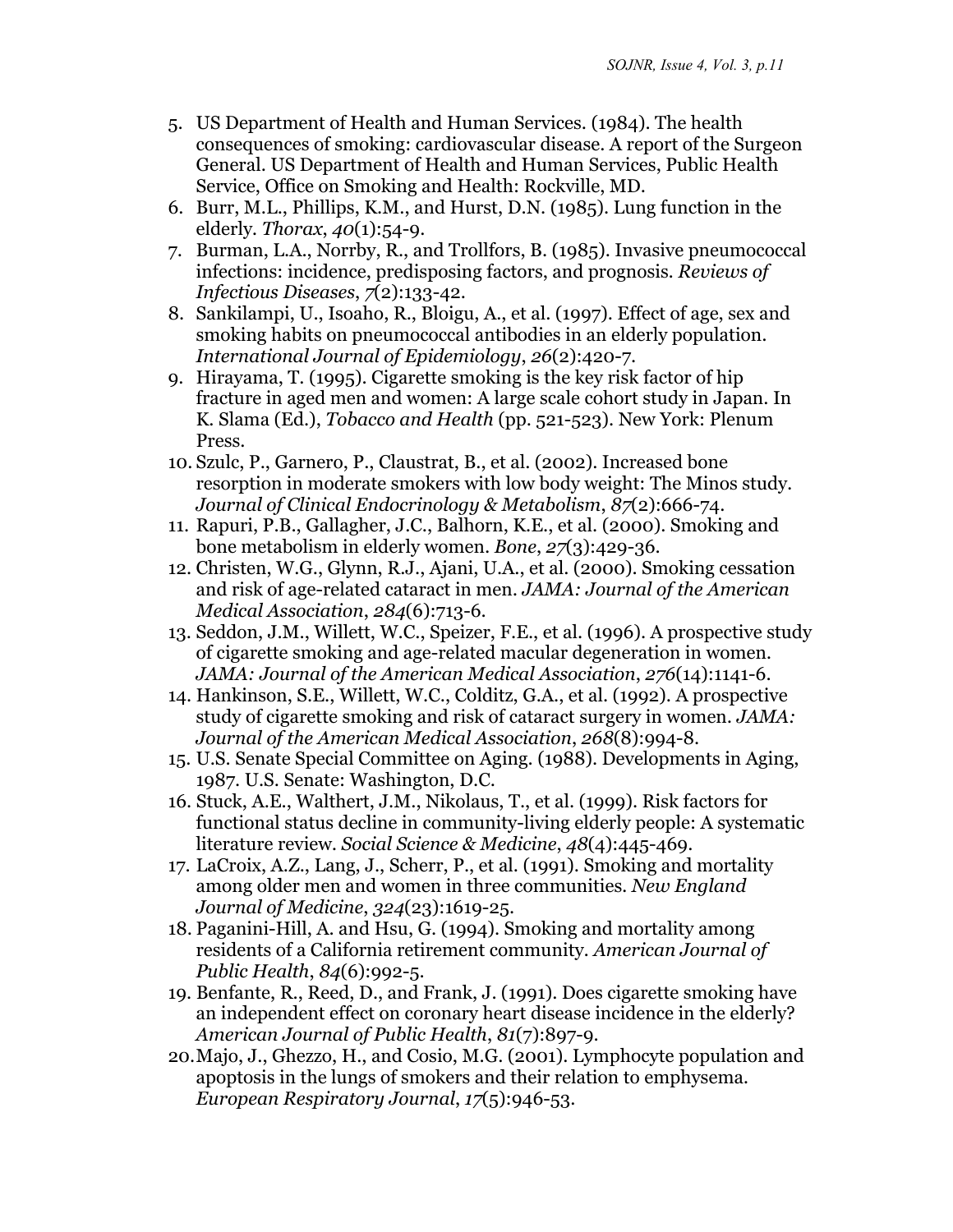- 21. Ariyo, A.A., Haan, M., Tangen, C.M., et al. (2000). Depressive symptoms and risks of coronary heart disease and mortality in elderly Americans. Cardiovascular Health Study Collaborative Research Group*. Circulation*, *102*(15):1773-9.
- 22. Galanis, D.J., Petrovitch, H., Launer, L.J., et al. (1997). Smoking history in middle age and subsequent cognitive performance in elderly Japanese-American men. The Honolulu-Asia Aging Study*. American Journal of Epidemiology*, *145*(6):507-15.
- 23. World Health Organization. (2002). *Active Aging: A Policy Framework*. Geneva, Switzerland.
- 24. Todd, B. (1987). Cigarettes and caffeine in drug interactions*. Geriatric Nursing*, *8*(2):97-8.
- 25. Vestal, R.E., Wood, A.J., Branch, R.A., et al. (1979). Effects of age and cigarette smoking on propranolol disposition*. Clinical Pharmacology & Therapeutics*, *26*(1):8-15.
- 26. Talseth, T., Boye, N.P., Kongerud, J., et al. (1981). Aging, cigarette smoking and oral theophylline requirement*. European Journal of Clinical Pharmacology*, *21*(1):33-7.
- 27. Lipman, A.G. (1985). How smoking interferes with drug therapy*. Modern Medicine*:141-2.
- 28. Howard, G., Toole, J.F., Frye-Pierson, J., et al. (1987). Factors influencing the survival of 451 transient ischemic attack patients*. Stroke*, *18*(3):552-7.
- 29. Hermanson, B., Omenn, G.S., Kronmal, R.A., et al. (1988). Beneficial sixyear outcome of smoking cessation in older men and women with coronary artery disease. Results from the CASS registry*. New England Journal of Medicine*, *319*(21):1365-9.
- 30. Tresch, D.D. and Aronow, W.S. (1996). Smoking and coronary artery disease*. Clinics in Geriatric Medicine*, *12*(1):23-32.
- 31. Lightwood, J.M. and Glantz, S.A. (1997). Short-term economic and health benefits of smoking cessation: Myocardial infarction and stroke*. Circulation*, *96*(4):1089-96.
- 32. Lightwood, J., Fleischmann, K.E., and Glantz, S.A. (2001). Smoking cessation in heart failure: It is never too late*. Journal of the American College of Cardiology*, *37*(6):1683-4.
- 33. Wise, R.A. (1997). Changing smoking patterns and mortality from chronic obstructive pulmonary disease*. Preventive Medicine*, *26*(4):418-21.
- 34. Troisi, R.J., Speizer, F.E., Rosner, B., et al. (1995). Cigarette smoking and incidence of chronic bronchitis and asthma in women*. Chest*, *108*(6):1557- 61.
- 35. Ulrik, C.S. and Lange, P. (2001). Cigarette smoking and asthma*. Monaldi Archives for Chest Disease*, *56*(4):349-53.
- 36. Fries, J.F., Green, L.W., and Levine, S. (1989). Health promotion and the compression of morbidity. *Lancet*, *1*(8636):481-3.
- 37. Taylor, D.H., Hasselblad, V., Henley, S.J., et al. (2002). Benefits of smoking cessation for longevity*. American Journal of Public Health*, *92*(6):990-996.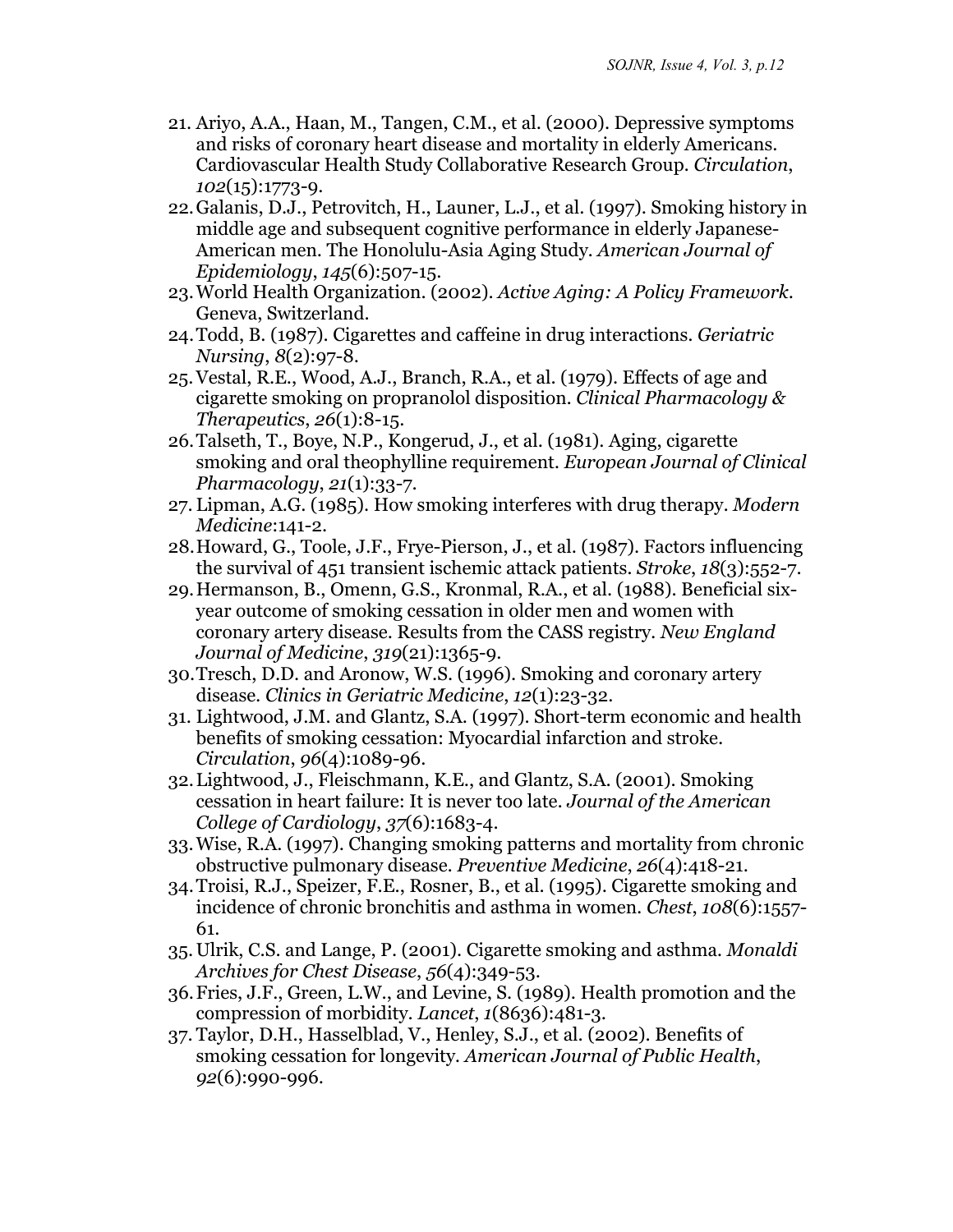- 38. Johnson, J.E. (1998). Nursing assessment of older rural drivers*. Journal of Community Health Nursing*, *15*(4):217-24.
- 39. Young, C.D. (2001). Topics in geriatrics. Health, safety, and the older driver*. Patient Care for the Nurse Practitioner*, *4*(1):18-21.
- 40. Tomar, S.L., Husten, C.G., and Manley, M.W. (1996). Do dentists and physicians advise tobacco users to quit? *Journal of the American Dental Association*, *127*(2):259-5.
- 41. Stevens, V.J., Severson, H., Lichtenstein, E., et al. (1995). Making the most of a teachable moment: A smokeless-tobacco cessation intervention in the dental office*. American Journal of Public Health*, *85*(2):231-5.
- 42. Centers for Disease Control and Prevention. (2000). Receipt of advice to quit smoking in Medicare managed care—United States, 1998*. Morbidity & Mortality Weekly Report*, *49*(35):797-801. Retrieved July 30, 2002, <http://www.cdc.gov/mmwr/PDF/wk/mm5049.pdf>
- 43. Fiore, M.C., Bailey, W., Cohen, S.J., et al. (2000). *Treating Tobacco Use and Dependence: Clinical Practice Guideline.* U.S. Dept of Health and Human Services, Public Health Service: Rockville, MD.(Note: also available at: http://www.surgeongeneral.gov/tobacco/)
- 44. Solberg, L.I., Boyle, R.G., Davidson, G., et al. (2001). Patient satisfaction and discussion of smoking cessation during clinical visits*. Mayo Clinic Proceedings*, *76*(2):138-43.
- 45. U.S. Census Bureau. (2002). *Table 1. States Ranked by Population: 2000*, Retrieved: July 30, 2002, <http://www.census.gov/population/cen2000/phc-t2/tab01.pdf>
- 46. Centers for Disease Control and Prevention. (2001). *State-specific prevalence of current cigarette smoking among adults and policies and attitudes about second smoke—United States, 2000*, Retrieved: July 30, 2002,<http://www.cdc.gov/mmwr/PDF/wk/mm5114.pdf>
- 47. National Center for Health Statistics. (2001). *Surveys for the National Health Interview Survey (NHIS)*, Retrieved: July 30, 2002, from <http://www.cdc.gov/nchs/datawh/ftpserv/ftpdata/ftpdata.htm>
- 48. Centers for Disease Control and Prevention. (1999). *Surveillance for Selected Public Health Indicators Affecting Older Adults—United States.* U.S. Dept of Health and Human Services: Atlanta, GA. Retrieved: July 30, 2002, from [http://www.cdc.gov/mmwr/indss\\_99.html](http://www.cdc.gov/mmwr/indss_99.html)
- 49. Rimer, B.K. and Orleans, C.T. (1994). Tailoring smoking cessation for older adults*. Cancer*, *74*(7 Suppl):2051-4.
- 50. Lantz, M.S. and Giambanco, V. (2001). Smoking cessation. The key to treating older smokers? Don't quit helping*. Geriatrics*, *56*(5):58-9.

## **Acknowledgement**:

*This study was partially funded by the UAMS College of Nursing Intramural Grants Program.*